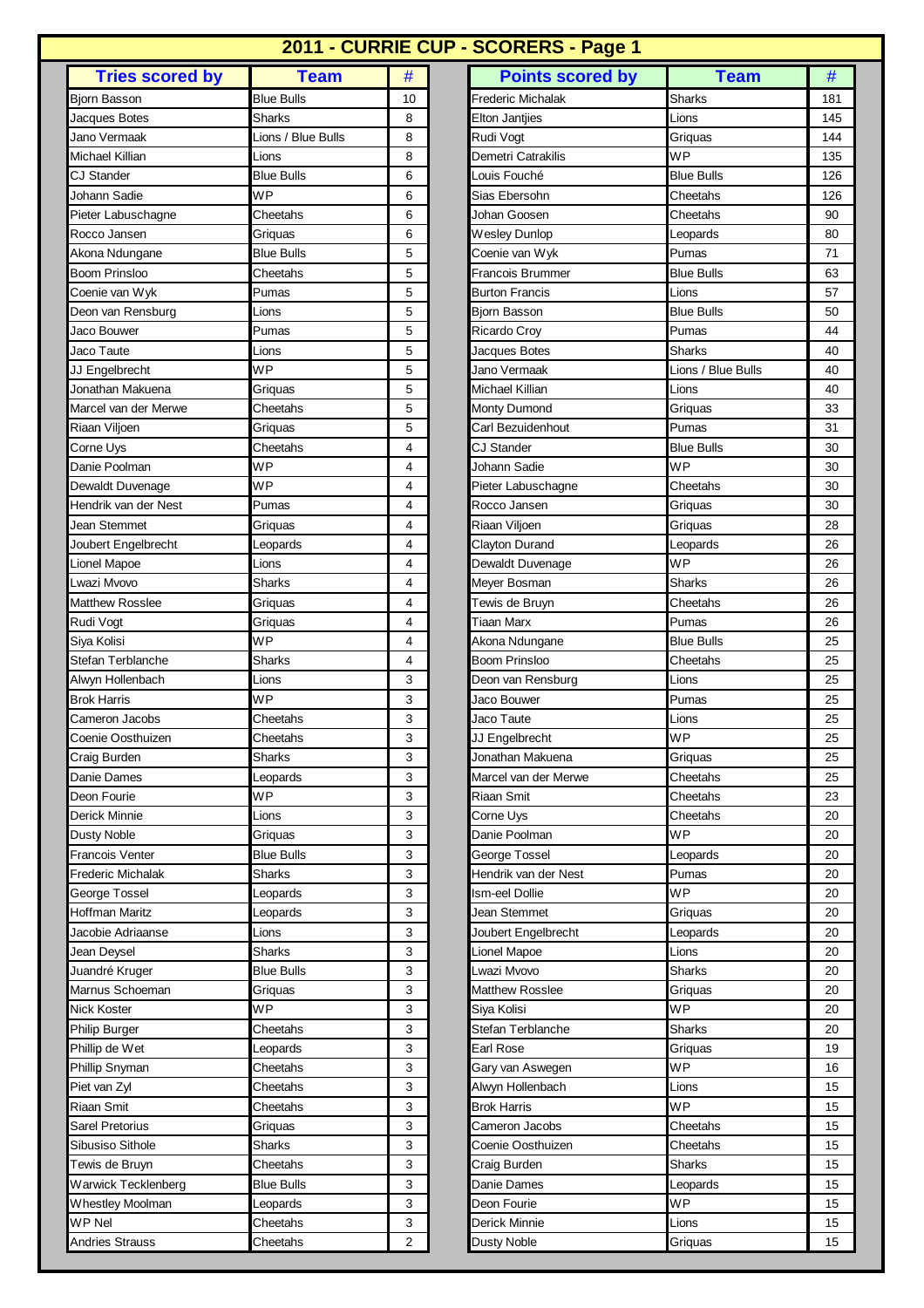## **2011 - CURRIE CUP - SCORERS - Page 2**

| Arno Botha<br>Blue Bulls<br>2<br><b>Burton Francis</b><br>2<br>Lions<br>Cobus Grobbelaar<br>Lions<br>2<br>2<br>Corne Steenkamp<br>Pumas<br>Dale Chadwick<br><b>Sharks</b><br>2<br>Deon Scholtz<br>2<br>Pumas<br>Derick Kuün<br>2<br><b>Blue Bulls</b><br>Devon Raubenheimer<br>2<br>Griquas<br>2<br>Dewald Pretorius<br>Pumas<br>2<br>Flip van der Merwe<br>Blue Bulls<br>Gavin Williamson<br>2<br>Leopards<br><b>Blue Bulls</b><br>2<br>Jacques Potgieter<br>2<br>Johan Snyman<br>Lions<br>Johann Laker<br>2<br>Leopards<br><b>Josh Strauss</b><br>Lions<br>2<br>Keegan Daniel<br>Sharks<br>2<br><b>Blue Bulls</b><br>Louis Fouché<br>2<br>Louis Ludick<br>Sharks<br>2<br>2<br>Lourens Adriaanse<br>Griquas<br>Marius Coetzer<br>Pumas<br>2<br>Michael Rhodes<br>2<br>Lions<br><b>WP</b><br>Nick Fenton-Wells<br>2<br>Sharks<br>2<br>Odwa Ndungane<br>Patrick Cilliers<br>$\overline{c}$<br>Lions<br>2<br>Ryan Kankowski<br>Sharks<br>Ryno Barnes<br>2<br>Griquas<br>Sias Ebersohn<br>Cheetahs<br>2<br>Stefan Watermeyer<br><b>Blue Bulls</b><br>2<br><b>WP</b><br>2<br>Tiaan Liebenberg<br>Leopards<br>2<br><b>Wesley Dunlop</b><br>Wynand Willis<br>Leopards<br>2<br>Adriaan Strauss<br>1<br>Cheetahs<br>Adrian Jacobs<br><b>Sharks</b><br>1<br>Sharks<br>1<br>Anton Bresler<br>Cheetahs<br>Ashley Johnson<br>1<br>1<br>Ashwin Scott<br>Pumas<br>1<br>Bandise Maku<br>Lions<br><b>Barry Geel</b><br>1<br>Griquas<br>1<br>BG Uys<br>Leopards<br>WP<br>1<br>Bryan Habana<br>Carl Bezuidenhout<br>1<br>Pumas<br><b>Blue Bulls</b><br>1<br><b>Chiliboy Ralepelle</b><br>Conrad Hoffman<br><b>Sharks</b><br>1<br>WP<br>1<br>Conrad Janties<br>De Kock Steenkamp<br>WP<br>1<br>1<br>Doppies van Wyk<br>Pumas<br>Dylan Des Fountain<br>Lions<br>1<br>Earl Rose<br>1<br>Griquas<br>1<br>Francois Brummer<br>Blue Bulls<br>François Uys<br>Cheetahs<br>1<br><b>Blue Bulls</b><br>Gary Botha<br>1<br>Gerhard van den Heever<br><b>Blue Bulls</b><br>1<br>Lions<br>Heinrich Cronje<br>1<br>Hendrik Roodt<br>1<br>Griquas<br>Hennie Daniller<br>1<br>Cheetahs<br>1<br>Hercu Liebenberg<br>Cheetahs<br>1<br>Jaco Nepgen<br>Griquas<br>WP<br>Jean de Villiers<br>1<br>Cheetahs<br>Johan Goosen<br>1<br>1 | <b>Tries scored by</b> | <b>Team</b> | # |
|-----------------------------------------------------------------------------------------------------------------------------------------------------------------------------------------------------------------------------------------------------------------------------------------------------------------------------------------------------------------------------------------------------------------------------------------------------------------------------------------------------------------------------------------------------------------------------------------------------------------------------------------------------------------------------------------------------------------------------------------------------------------------------------------------------------------------------------------------------------------------------------------------------------------------------------------------------------------------------------------------------------------------------------------------------------------------------------------------------------------------------------------------------------------------------------------------------------------------------------------------------------------------------------------------------------------------------------------------------------------------------------------------------------------------------------------------------------------------------------------------------------------------------------------------------------------------------------------------------------------------------------------------------------------------------------------------------------------------------------------------------------------------------------------------------------------------------------------------------------------------------------------------------------------------------------------------------------------------------------------------------------------------------------------------------------------------------------------------------------------------------------------------------------------------------------------------|------------------------|-------------|---|
|                                                                                                                                                                                                                                                                                                                                                                                                                                                                                                                                                                                                                                                                                                                                                                                                                                                                                                                                                                                                                                                                                                                                                                                                                                                                                                                                                                                                                                                                                                                                                                                                                                                                                                                                                                                                                                                                                                                                                                                                                                                                                                                                                                                               |                        |             |   |
|                                                                                                                                                                                                                                                                                                                                                                                                                                                                                                                                                                                                                                                                                                                                                                                                                                                                                                                                                                                                                                                                                                                                                                                                                                                                                                                                                                                                                                                                                                                                                                                                                                                                                                                                                                                                                                                                                                                                                                                                                                                                                                                                                                                               |                        |             |   |
|                                                                                                                                                                                                                                                                                                                                                                                                                                                                                                                                                                                                                                                                                                                                                                                                                                                                                                                                                                                                                                                                                                                                                                                                                                                                                                                                                                                                                                                                                                                                                                                                                                                                                                                                                                                                                                                                                                                                                                                                                                                                                                                                                                                               |                        |             |   |
|                                                                                                                                                                                                                                                                                                                                                                                                                                                                                                                                                                                                                                                                                                                                                                                                                                                                                                                                                                                                                                                                                                                                                                                                                                                                                                                                                                                                                                                                                                                                                                                                                                                                                                                                                                                                                                                                                                                                                                                                                                                                                                                                                                                               |                        |             |   |
|                                                                                                                                                                                                                                                                                                                                                                                                                                                                                                                                                                                                                                                                                                                                                                                                                                                                                                                                                                                                                                                                                                                                                                                                                                                                                                                                                                                                                                                                                                                                                                                                                                                                                                                                                                                                                                                                                                                                                                                                                                                                                                                                                                                               |                        |             |   |
|                                                                                                                                                                                                                                                                                                                                                                                                                                                                                                                                                                                                                                                                                                                                                                                                                                                                                                                                                                                                                                                                                                                                                                                                                                                                                                                                                                                                                                                                                                                                                                                                                                                                                                                                                                                                                                                                                                                                                                                                                                                                                                                                                                                               |                        |             |   |
|                                                                                                                                                                                                                                                                                                                                                                                                                                                                                                                                                                                                                                                                                                                                                                                                                                                                                                                                                                                                                                                                                                                                                                                                                                                                                                                                                                                                                                                                                                                                                                                                                                                                                                                                                                                                                                                                                                                                                                                                                                                                                                                                                                                               |                        |             |   |
|                                                                                                                                                                                                                                                                                                                                                                                                                                                                                                                                                                                                                                                                                                                                                                                                                                                                                                                                                                                                                                                                                                                                                                                                                                                                                                                                                                                                                                                                                                                                                                                                                                                                                                                                                                                                                                                                                                                                                                                                                                                                                                                                                                                               |                        |             |   |
|                                                                                                                                                                                                                                                                                                                                                                                                                                                                                                                                                                                                                                                                                                                                                                                                                                                                                                                                                                                                                                                                                                                                                                                                                                                                                                                                                                                                                                                                                                                                                                                                                                                                                                                                                                                                                                                                                                                                                                                                                                                                                                                                                                                               |                        |             |   |
|                                                                                                                                                                                                                                                                                                                                                                                                                                                                                                                                                                                                                                                                                                                                                                                                                                                                                                                                                                                                                                                                                                                                                                                                                                                                                                                                                                                                                                                                                                                                                                                                                                                                                                                                                                                                                                                                                                                                                                                                                                                                                                                                                                                               |                        |             |   |
|                                                                                                                                                                                                                                                                                                                                                                                                                                                                                                                                                                                                                                                                                                                                                                                                                                                                                                                                                                                                                                                                                                                                                                                                                                                                                                                                                                                                                                                                                                                                                                                                                                                                                                                                                                                                                                                                                                                                                                                                                                                                                                                                                                                               |                        |             |   |
|                                                                                                                                                                                                                                                                                                                                                                                                                                                                                                                                                                                                                                                                                                                                                                                                                                                                                                                                                                                                                                                                                                                                                                                                                                                                                                                                                                                                                                                                                                                                                                                                                                                                                                                                                                                                                                                                                                                                                                                                                                                                                                                                                                                               |                        |             |   |
|                                                                                                                                                                                                                                                                                                                                                                                                                                                                                                                                                                                                                                                                                                                                                                                                                                                                                                                                                                                                                                                                                                                                                                                                                                                                                                                                                                                                                                                                                                                                                                                                                                                                                                                                                                                                                                                                                                                                                                                                                                                                                                                                                                                               |                        |             |   |
|                                                                                                                                                                                                                                                                                                                                                                                                                                                                                                                                                                                                                                                                                                                                                                                                                                                                                                                                                                                                                                                                                                                                                                                                                                                                                                                                                                                                                                                                                                                                                                                                                                                                                                                                                                                                                                                                                                                                                                                                                                                                                                                                                                                               |                        |             |   |
|                                                                                                                                                                                                                                                                                                                                                                                                                                                                                                                                                                                                                                                                                                                                                                                                                                                                                                                                                                                                                                                                                                                                                                                                                                                                                                                                                                                                                                                                                                                                                                                                                                                                                                                                                                                                                                                                                                                                                                                                                                                                                                                                                                                               |                        |             |   |
|                                                                                                                                                                                                                                                                                                                                                                                                                                                                                                                                                                                                                                                                                                                                                                                                                                                                                                                                                                                                                                                                                                                                                                                                                                                                                                                                                                                                                                                                                                                                                                                                                                                                                                                                                                                                                                                                                                                                                                                                                                                                                                                                                                                               |                        |             |   |
|                                                                                                                                                                                                                                                                                                                                                                                                                                                                                                                                                                                                                                                                                                                                                                                                                                                                                                                                                                                                                                                                                                                                                                                                                                                                                                                                                                                                                                                                                                                                                                                                                                                                                                                                                                                                                                                                                                                                                                                                                                                                                                                                                                                               |                        |             |   |
|                                                                                                                                                                                                                                                                                                                                                                                                                                                                                                                                                                                                                                                                                                                                                                                                                                                                                                                                                                                                                                                                                                                                                                                                                                                                                                                                                                                                                                                                                                                                                                                                                                                                                                                                                                                                                                                                                                                                                                                                                                                                                                                                                                                               |                        |             |   |
|                                                                                                                                                                                                                                                                                                                                                                                                                                                                                                                                                                                                                                                                                                                                                                                                                                                                                                                                                                                                                                                                                                                                                                                                                                                                                                                                                                                                                                                                                                                                                                                                                                                                                                                                                                                                                                                                                                                                                                                                                                                                                                                                                                                               |                        |             |   |
|                                                                                                                                                                                                                                                                                                                                                                                                                                                                                                                                                                                                                                                                                                                                                                                                                                                                                                                                                                                                                                                                                                                                                                                                                                                                                                                                                                                                                                                                                                                                                                                                                                                                                                                                                                                                                                                                                                                                                                                                                                                                                                                                                                                               |                        |             |   |
|                                                                                                                                                                                                                                                                                                                                                                                                                                                                                                                                                                                                                                                                                                                                                                                                                                                                                                                                                                                                                                                                                                                                                                                                                                                                                                                                                                                                                                                                                                                                                                                                                                                                                                                                                                                                                                                                                                                                                                                                                                                                                                                                                                                               |                        |             |   |
|                                                                                                                                                                                                                                                                                                                                                                                                                                                                                                                                                                                                                                                                                                                                                                                                                                                                                                                                                                                                                                                                                                                                                                                                                                                                                                                                                                                                                                                                                                                                                                                                                                                                                                                                                                                                                                                                                                                                                                                                                                                                                                                                                                                               |                        |             |   |
|                                                                                                                                                                                                                                                                                                                                                                                                                                                                                                                                                                                                                                                                                                                                                                                                                                                                                                                                                                                                                                                                                                                                                                                                                                                                                                                                                                                                                                                                                                                                                                                                                                                                                                                                                                                                                                                                                                                                                                                                                                                                                                                                                                                               |                        |             |   |
|                                                                                                                                                                                                                                                                                                                                                                                                                                                                                                                                                                                                                                                                                                                                                                                                                                                                                                                                                                                                                                                                                                                                                                                                                                                                                                                                                                                                                                                                                                                                                                                                                                                                                                                                                                                                                                                                                                                                                                                                                                                                                                                                                                                               |                        |             |   |
|                                                                                                                                                                                                                                                                                                                                                                                                                                                                                                                                                                                                                                                                                                                                                                                                                                                                                                                                                                                                                                                                                                                                                                                                                                                                                                                                                                                                                                                                                                                                                                                                                                                                                                                                                                                                                                                                                                                                                                                                                                                                                                                                                                                               |                        |             |   |
|                                                                                                                                                                                                                                                                                                                                                                                                                                                                                                                                                                                                                                                                                                                                                                                                                                                                                                                                                                                                                                                                                                                                                                                                                                                                                                                                                                                                                                                                                                                                                                                                                                                                                                                                                                                                                                                                                                                                                                                                                                                                                                                                                                                               |                        |             |   |
|                                                                                                                                                                                                                                                                                                                                                                                                                                                                                                                                                                                                                                                                                                                                                                                                                                                                                                                                                                                                                                                                                                                                                                                                                                                                                                                                                                                                                                                                                                                                                                                                                                                                                                                                                                                                                                                                                                                                                                                                                                                                                                                                                                                               |                        |             |   |
|                                                                                                                                                                                                                                                                                                                                                                                                                                                                                                                                                                                                                                                                                                                                                                                                                                                                                                                                                                                                                                                                                                                                                                                                                                                                                                                                                                                                                                                                                                                                                                                                                                                                                                                                                                                                                                                                                                                                                                                                                                                                                                                                                                                               |                        |             |   |
|                                                                                                                                                                                                                                                                                                                                                                                                                                                                                                                                                                                                                                                                                                                                                                                                                                                                                                                                                                                                                                                                                                                                                                                                                                                                                                                                                                                                                                                                                                                                                                                                                                                                                                                                                                                                                                                                                                                                                                                                                                                                                                                                                                                               |                        |             |   |
|                                                                                                                                                                                                                                                                                                                                                                                                                                                                                                                                                                                                                                                                                                                                                                                                                                                                                                                                                                                                                                                                                                                                                                                                                                                                                                                                                                                                                                                                                                                                                                                                                                                                                                                                                                                                                                                                                                                                                                                                                                                                                                                                                                                               |                        |             |   |
|                                                                                                                                                                                                                                                                                                                                                                                                                                                                                                                                                                                                                                                                                                                                                                                                                                                                                                                                                                                                                                                                                                                                                                                                                                                                                                                                                                                                                                                                                                                                                                                                                                                                                                                                                                                                                                                                                                                                                                                                                                                                                                                                                                                               |                        |             |   |
|                                                                                                                                                                                                                                                                                                                                                                                                                                                                                                                                                                                                                                                                                                                                                                                                                                                                                                                                                                                                                                                                                                                                                                                                                                                                                                                                                                                                                                                                                                                                                                                                                                                                                                                                                                                                                                                                                                                                                                                                                                                                                                                                                                                               |                        |             |   |
|                                                                                                                                                                                                                                                                                                                                                                                                                                                                                                                                                                                                                                                                                                                                                                                                                                                                                                                                                                                                                                                                                                                                                                                                                                                                                                                                                                                                                                                                                                                                                                                                                                                                                                                                                                                                                                                                                                                                                                                                                                                                                                                                                                                               |                        |             |   |
|                                                                                                                                                                                                                                                                                                                                                                                                                                                                                                                                                                                                                                                                                                                                                                                                                                                                                                                                                                                                                                                                                                                                                                                                                                                                                                                                                                                                                                                                                                                                                                                                                                                                                                                                                                                                                                                                                                                                                                                                                                                                                                                                                                                               |                        |             |   |
|                                                                                                                                                                                                                                                                                                                                                                                                                                                                                                                                                                                                                                                                                                                                                                                                                                                                                                                                                                                                                                                                                                                                                                                                                                                                                                                                                                                                                                                                                                                                                                                                                                                                                                                                                                                                                                                                                                                                                                                                                                                                                                                                                                                               |                        |             |   |
|                                                                                                                                                                                                                                                                                                                                                                                                                                                                                                                                                                                                                                                                                                                                                                                                                                                                                                                                                                                                                                                                                                                                                                                                                                                                                                                                                                                                                                                                                                                                                                                                                                                                                                                                                                                                                                                                                                                                                                                                                                                                                                                                                                                               |                        |             |   |
|                                                                                                                                                                                                                                                                                                                                                                                                                                                                                                                                                                                                                                                                                                                                                                                                                                                                                                                                                                                                                                                                                                                                                                                                                                                                                                                                                                                                                                                                                                                                                                                                                                                                                                                                                                                                                                                                                                                                                                                                                                                                                                                                                                                               |                        |             |   |
|                                                                                                                                                                                                                                                                                                                                                                                                                                                                                                                                                                                                                                                                                                                                                                                                                                                                                                                                                                                                                                                                                                                                                                                                                                                                                                                                                                                                                                                                                                                                                                                                                                                                                                                                                                                                                                                                                                                                                                                                                                                                                                                                                                                               |                        |             |   |
|                                                                                                                                                                                                                                                                                                                                                                                                                                                                                                                                                                                                                                                                                                                                                                                                                                                                                                                                                                                                                                                                                                                                                                                                                                                                                                                                                                                                                                                                                                                                                                                                                                                                                                                                                                                                                                                                                                                                                                                                                                                                                                                                                                                               |                        |             |   |
|                                                                                                                                                                                                                                                                                                                                                                                                                                                                                                                                                                                                                                                                                                                                                                                                                                                                                                                                                                                                                                                                                                                                                                                                                                                                                                                                                                                                                                                                                                                                                                                                                                                                                                                                                                                                                                                                                                                                                                                                                                                                                                                                                                                               |                        |             |   |
|                                                                                                                                                                                                                                                                                                                                                                                                                                                                                                                                                                                                                                                                                                                                                                                                                                                                                                                                                                                                                                                                                                                                                                                                                                                                                                                                                                                                                                                                                                                                                                                                                                                                                                                                                                                                                                                                                                                                                                                                                                                                                                                                                                                               |                        |             |   |
|                                                                                                                                                                                                                                                                                                                                                                                                                                                                                                                                                                                                                                                                                                                                                                                                                                                                                                                                                                                                                                                                                                                                                                                                                                                                                                                                                                                                                                                                                                                                                                                                                                                                                                                                                                                                                                                                                                                                                                                                                                                                                                                                                                                               |                        |             |   |
|                                                                                                                                                                                                                                                                                                                                                                                                                                                                                                                                                                                                                                                                                                                                                                                                                                                                                                                                                                                                                                                                                                                                                                                                                                                                                                                                                                                                                                                                                                                                                                                                                                                                                                                                                                                                                                                                                                                                                                                                                                                                                                                                                                                               |                        |             |   |
|                                                                                                                                                                                                                                                                                                                                                                                                                                                                                                                                                                                                                                                                                                                                                                                                                                                                                                                                                                                                                                                                                                                                                                                                                                                                                                                                                                                                                                                                                                                                                                                                                                                                                                                                                                                                                                                                                                                                                                                                                                                                                                                                                                                               |                        |             |   |
|                                                                                                                                                                                                                                                                                                                                                                                                                                                                                                                                                                                                                                                                                                                                                                                                                                                                                                                                                                                                                                                                                                                                                                                                                                                                                                                                                                                                                                                                                                                                                                                                                                                                                                                                                                                                                                                                                                                                                                                                                                                                                                                                                                                               |                        |             |   |
|                                                                                                                                                                                                                                                                                                                                                                                                                                                                                                                                                                                                                                                                                                                                                                                                                                                                                                                                                                                                                                                                                                                                                                                                                                                                                                                                                                                                                                                                                                                                                                                                                                                                                                                                                                                                                                                                                                                                                                                                                                                                                                                                                                                               |                        |             |   |
|                                                                                                                                                                                                                                                                                                                                                                                                                                                                                                                                                                                                                                                                                                                                                                                                                                                                                                                                                                                                                                                                                                                                                                                                                                                                                                                                                                                                                                                                                                                                                                                                                                                                                                                                                                                                                                                                                                                                                                                                                                                                                                                                                                                               |                        |             |   |
|                                                                                                                                                                                                                                                                                                                                                                                                                                                                                                                                                                                                                                                                                                                                                                                                                                                                                                                                                                                                                                                                                                                                                                                                                                                                                                                                                                                                                                                                                                                                                                                                                                                                                                                                                                                                                                                                                                                                                                                                                                                                                                                                                                                               |                        |             |   |
|                                                                                                                                                                                                                                                                                                                                                                                                                                                                                                                                                                                                                                                                                                                                                                                                                                                                                                                                                                                                                                                                                                                                                                                                                                                                                                                                                                                                                                                                                                                                                                                                                                                                                                                                                                                                                                                                                                                                                                                                                                                                                                                                                                                               |                        |             |   |
|                                                                                                                                                                                                                                                                                                                                                                                                                                                                                                                                                                                                                                                                                                                                                                                                                                                                                                                                                                                                                                                                                                                                                                                                                                                                                                                                                                                                                                                                                                                                                                                                                                                                                                                                                                                                                                                                                                                                                                                                                                                                                                                                                                                               |                        |             |   |
|                                                                                                                                                                                                                                                                                                                                                                                                                                                                                                                                                                                                                                                                                                                                                                                                                                                                                                                                                                                                                                                                                                                                                                                                                                                                                                                                                                                                                                                                                                                                                                                                                                                                                                                                                                                                                                                                                                                                                                                                                                                                                                                                                                                               |                        |             |   |
|                                                                                                                                                                                                                                                                                                                                                                                                                                                                                                                                                                                                                                                                                                                                                                                                                                                                                                                                                                                                                                                                                                                                                                                                                                                                                                                                                                                                                                                                                                                                                                                                                                                                                                                                                                                                                                                                                                                                                                                                                                                                                                                                                                                               |                        |             |   |
|                                                                                                                                                                                                                                                                                                                                                                                                                                                                                                                                                                                                                                                                                                                                                                                                                                                                                                                                                                                                                                                                                                                                                                                                                                                                                                                                                                                                                                                                                                                                                                                                                                                                                                                                                                                                                                                                                                                                                                                                                                                                                                                                                                                               |                        |             |   |
|                                                                                                                                                                                                                                                                                                                                                                                                                                                                                                                                                                                                                                                                                                                                                                                                                                                                                                                                                                                                                                                                                                                                                                                                                                                                                                                                                                                                                                                                                                                                                                                                                                                                                                                                                                                                                                                                                                                                                                                                                                                                                                                                                                                               |                        |             |   |
|                                                                                                                                                                                                                                                                                                                                                                                                                                                                                                                                                                                                                                                                                                                                                                                                                                                                                                                                                                                                                                                                                                                                                                                                                                                                                                                                                                                                                                                                                                                                                                                                                                                                                                                                                                                                                                                                                                                                                                                                                                                                                                                                                                                               |                        |             |   |
|                                                                                                                                                                                                                                                                                                                                                                                                                                                                                                                                                                                                                                                                                                                                                                                                                                                                                                                                                                                                                                                                                                                                                                                                                                                                                                                                                                                                                                                                                                                                                                                                                                                                                                                                                                                                                                                                                                                                                                                                                                                                                                                                                                                               |                        |             |   |
|                                                                                                                                                                                                                                                                                                                                                                                                                                                                                                                                                                                                                                                                                                                                                                                                                                                                                                                                                                                                                                                                                                                                                                                                                                                                                                                                                                                                                                                                                                                                                                                                                                                                                                                                                                                                                                                                                                                                                                                                                                                                                                                                                                                               |                        |             |   |
|                                                                                                                                                                                                                                                                                                                                                                                                                                                                                                                                                                                                                                                                                                                                                                                                                                                                                                                                                                                                                                                                                                                                                                                                                                                                                                                                                                                                                                                                                                                                                                                                                                                                                                                                                                                                                                                                                                                                                                                                                                                                                                                                                                                               |                        |             |   |
|                                                                                                                                                                                                                                                                                                                                                                                                                                                                                                                                                                                                                                                                                                                                                                                                                                                                                                                                                                                                                                                                                                                                                                                                                                                                                                                                                                                                                                                                                                                                                                                                                                                                                                                                                                                                                                                                                                                                                                                                                                                                                                                                                                                               | Jovan Bowles           | Leopards    |   |

| <b>Tries scored by</b>    | <b>Team</b>         | $\#$           | <b>Points scored by</b> | <b>Team</b>       | $\#$ |
|---------------------------|---------------------|----------------|-------------------------|-------------------|------|
| Arno Botha                | <b>Blue Bulls</b>   | 2              | <b>Francois Venter</b>  | <b>Blue Bulls</b> | 15   |
| <b>Burton Francis</b>     | Lions               | $\overline{2}$ | Hoffman Maritz          | Leopards          | 15   |
| Cobus Grobbelaar          | Lions               | 2              | Jacobie Adriaanse       | Lions             | 15   |
| Corne Steenkamp           | Pumas               | 2              | Jean Deysel             | Sharks            | 15   |
| Dale Chadwick             | Sharks              | $\overline{2}$ | Juandré Kruger          | <b>Blue Bulls</b> | 15   |
| Deon Scholtz              | Pumas               | 2              | Marnus Schoeman         | Griquas           | 15   |
| Derick Kuün               | Blue Bulls          | 2              | Nick Koster             | WP                | 15   |
| Devon Raubenheimer        | Griquas             | $\overline{2}$ | <b>Philip Burger</b>    | Cheetahs          | 15   |
| <b>Dewald Pretorius</b>   | Pumas               | 2              | Phillip de Wet          | Leopards          | 15   |
| Flip van der Merwe        | <b>Blue Bulls</b>   | $\overline{2}$ | Phillip Snyman          | Cheetahs          | 15   |
| Gavin Williamson          | Leopards            | 2              | Piet van Zyl            | Cheetahs          | 15   |
| Jacques Potgieter         | Blue Bulls          | $\overline{2}$ | Sarel Pretorius         | Griquas           | 15   |
| Johan Snyman              | Lions               | 2              | Sibusiso Sithole        | Sharks            | 15   |
| Johann Laker              | Leopards            | 2              | Warwick Tecklenberg     | <b>Blue Bulls</b> | 15   |
| Josh Strauss              | Lions               | 2              | <b>Whestley Moolman</b> | Leopards          | 15   |
| Keegan Daniel             | Sharks              | $\overline{2}$ | WP Nel                  | Cheetahs          | 15   |
| Louis Fouché              | <b>Blue Bulls</b>   | $\overline{2}$ | Lionel Cronje           | WP                | 13   |
| Louis Ludick              | Sharks              | 2              | <b>Andries Strauss</b>  | Cheetahs          | 10   |
| Lourens Adriaanse         | Griquas             | 2              | Arno Botha              | <b>Blue Bulls</b> | 10   |
| <b>Marius Coetzer</b>     | Pumas               | 2              | Cobus Grobbelaar        | Lions             | 10   |
| <b>Michael Rhodes</b>     | Lions               | 2              | Corne Steenkamp         | Pumas             | 10   |
| <b>Nick Fenton-Wells</b>  | <b>WP</b>           | 2              | Dale Chadwick           | <b>Sharks</b>     | 10   |
| Odwa Ndungane             | <b>Sharks</b>       | 2              | Deon Scholtz            | Pumas             | 10   |
| <b>Patrick Cilliers</b>   | Lions               | 2              | Derick Kuün             | <b>Blue Bulls</b> | 10   |
| Ryan Kankowski            | <b>Sharks</b>       | $\overline{2}$ | Devon Raubenheimer      |                   | 10   |
|                           |                     | 2              | Dewald Pretorius        | Griquas<br>Pumas  | 10   |
| Ryno Barnes               | Griquas<br>Cheetahs | $\overline{2}$ |                         |                   |      |
| Sias Ebersohn             |                     |                | Flip van der Merwe      | <b>Blue Bulls</b> | 10   |
| Stefan Watermeyer         | Blue Bulls          | $\overline{2}$ | Gavin Williamson        | Leopards          | 10   |
| Tiaan Liebenberg          | WP                  | 2              | Jacques Potgieter       | <b>Blue Bulls</b> | 10   |
| Wesley Dunlop             | _eopards            | 2              | Johan Snyman            | Lions             | 10   |
| Wynand Willis             | Leopards            | 2              | Johann Laker            | _eopards          | 10   |
| Adriaan Strauss           | Cheetahs            | 1              | <b>Josh Strauss</b>     | Lions             | 10   |
| Adrian Jacobs             | <b>Sharks</b>       | 1              | Keegan Daniel           | <b>Sharks</b>     | 10   |
| Anton Bresler             | Sharks              | 1              | Louis Ludick            | Sharks            | 10   |
| Ashley Johnson            | Cheetahs            | 1              | ourens Adriaanse        | Griquas           | $10$ |
| Ashwin Scott              | Pumas               | 1              | Marius Coetzer          | Pumas             | 10   |
| <b>Bandise Maku</b>       | Lions               | 1              | Michael Rhodes          | Lions             | 10   |
| <b>Barry Geel</b>         | Griquas             | $\mathbf{1}$   | Nick Fenton-Wells       | <b>WP</b>         | 10   |
| <b>BG Uys</b>             | Leopards            | 1              | Odwa Ndungane           | <b>Sharks</b>     | 10   |
| Bryan Habana              | WP                  | 1              | <b>Patrick Cilliers</b> | Lions             | 10   |
| Carl Bezuidenhout         | Pumas               | 1              | Ryan Kankowski          | Sharks            | 10   |
| <b>Chiliboy Ralepelle</b> | Blue Bulls          | 1              | Ryno Barnes             | Griquas           | 10   |
| Conrad Hoffman            | Sharks              | 1              | Stefan Watermeyer       | <b>Blue Bulls</b> | 10   |
| <b>Conrad Janties</b>     | WP                  | 1              | Tiaan Liebenberg        | WP                | 10   |
| De Kock Steenkamp         | WP                  | 1              | Wynand Willis           | Leopards          | 10   |
| Doppies van Wyk           | Pumas               | $\mathbf{1}$   | <b>Conrad Jantjes</b>   | <b>WP</b>         | 9    |
| Dylan Des Fountain        | Lions               | 1              | Marnitz Bashoff         | <b>Blue Bulls</b> | 8    |
| Earl Rose                 | Griquas             | 1              | Nico Scheepers          | Griquas           | 8    |
| <b>Francois Brummer</b>   | Blue Bulls          | $\mathbf{1}$   | Patrick Lambie          | Sharks            | 6    |
| François Uys              | Cheetahs            | 1              | Adriaan Strauss         | Cheetahs          | 5    |
| Gary Botha                | <b>Blue Bulls</b>   | 1              | Adrian Jacobs           | Sharks            | 5    |
| Gerhard van den Heever    | <b>Blue Bulls</b>   | 1              | Anton Bresler           | Sharks            | 5    |
| Heinrich Cronje           | Lions               | 1              | Ashley Johnson          | Cheetahs          | 5    |
| <b>Hendrik Roodt</b>      | Griquas             | 1              | Ashwin Scott            | Pumas             | 5    |
| Hennie Daniller           | Cheetahs            | 1              | Bandise Maku            | ∟ions             | 5    |
| Hercu Liebenberg          | Cheetahs            | 1              | <b>Barry Geel</b>       | Griquas           | 5    |
| Jaco Nepgen               | Griquas             | 1              | <b>BG Uys</b>           | Leopards          | 5    |
| Jean de Villiers          | WP                  | 1              | Bryan Habana            | WP                | 5    |
| Johan Goosen              | Cheetahs            | 1              | Chiliboy Ralepelle      | <b>Blue Bulls</b> | 5    |
| Jovan Bowles              | Leopards            | 1              | Conrad Hoffman          | Sharks            | 5    |
|                           |                     |                |                         |                   |      |